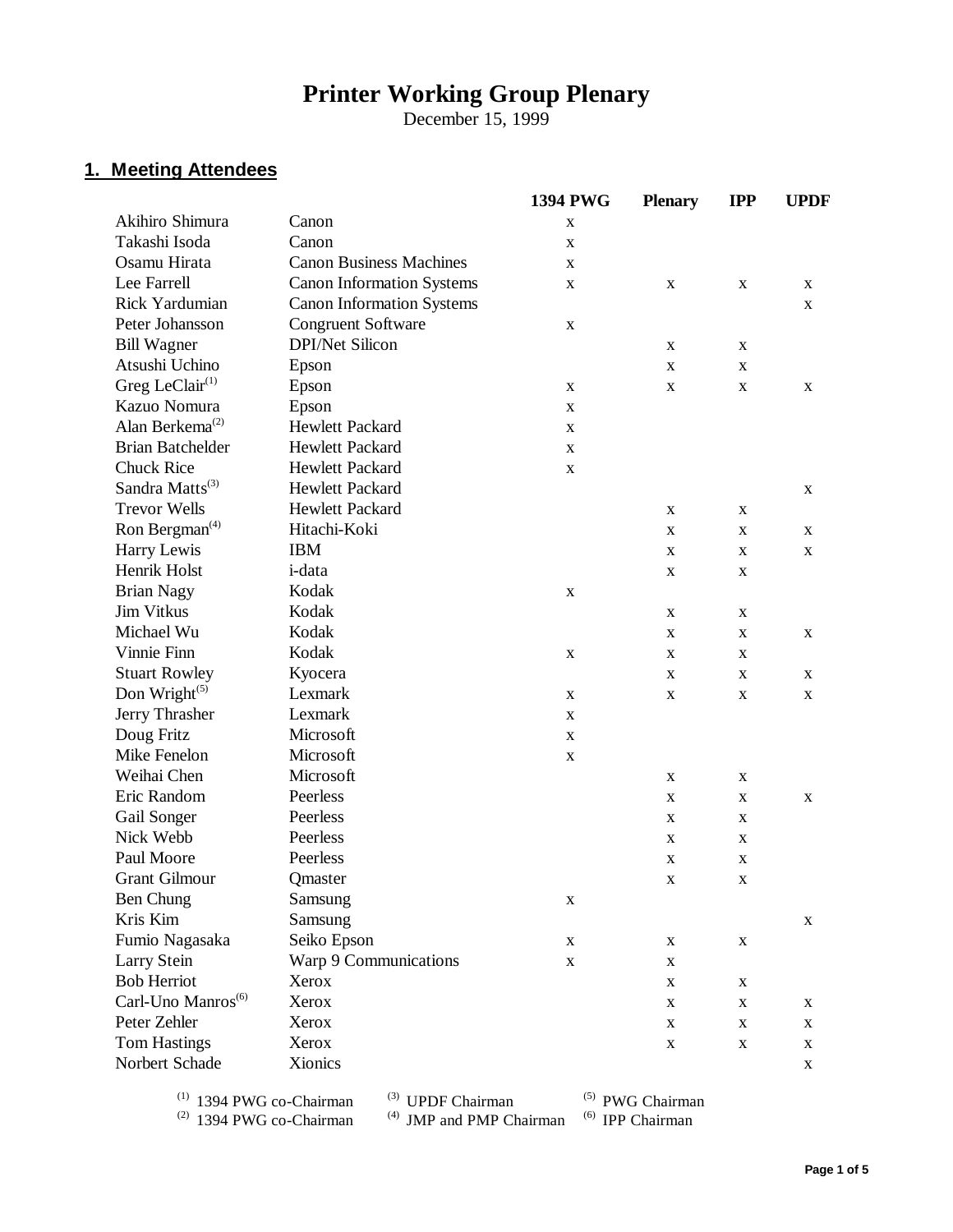#### **2. Administrivia**

Don Wright provided the details for the next PWG meeting:

- February 7-11
- Hotel Monteleone
- 214 Rue Royale
- New Orleans, LA 70130
- ph: (504) 523-3341 or (800) 535-9595
- rate: \$150 single, \$175 double
- reservation cutoff date: January 12, 1999
- meeting registration website: www.fapo.com/ieee1284

For the February meeting, Tuesday afternoon is tentatively scheduled for discussion of the Scanner MIB—and related MFPA activity.

Don also referenced the 2000 schedule for future PWG meetings:

- Apr 3-7 Japan
- May 15-19 New York
- Jul 10-14 San Francisco/Vancouver BC
- Sep 11-15 Chicago
- Oct 23-27 Hawaii
- Dec 11-15 San Diego/Phoenix/Tucson

Don pointed out that there is a schedule conflict of the October meeting and the MFPA annual IOC Conference. He suggests that if we reschedule to avoid the conflict, we should move it to the week of October 16. It was also noted that the IETF Plenary meeting will conflict with the December meeting. Several individuals that plan to attend the IETF Plenary suggested that the PWG meeting should be rescheduled.

Bob Herriot mentioned that during the week of July 10, a very large Semi-conductor conference is already scheduled— and hotel availability is very scarce.

## **3. Status Reports**

In the interest of providing more time for the Plenary session, the only status reports given were on the MIB projects.

## **3.1 Printer MIB Project (PMP)**

Ron Bergman is now chairman of the Printer MIB activity. The Editor of the HR MIB is reportedly making progress on the effort of moving it forward to Proposed Standard.

## **3.2 Job Monitoring MIB Project (JMP)**

The Job Monitoring MIB has now been published as RFC 2707. This completes the activity for this project.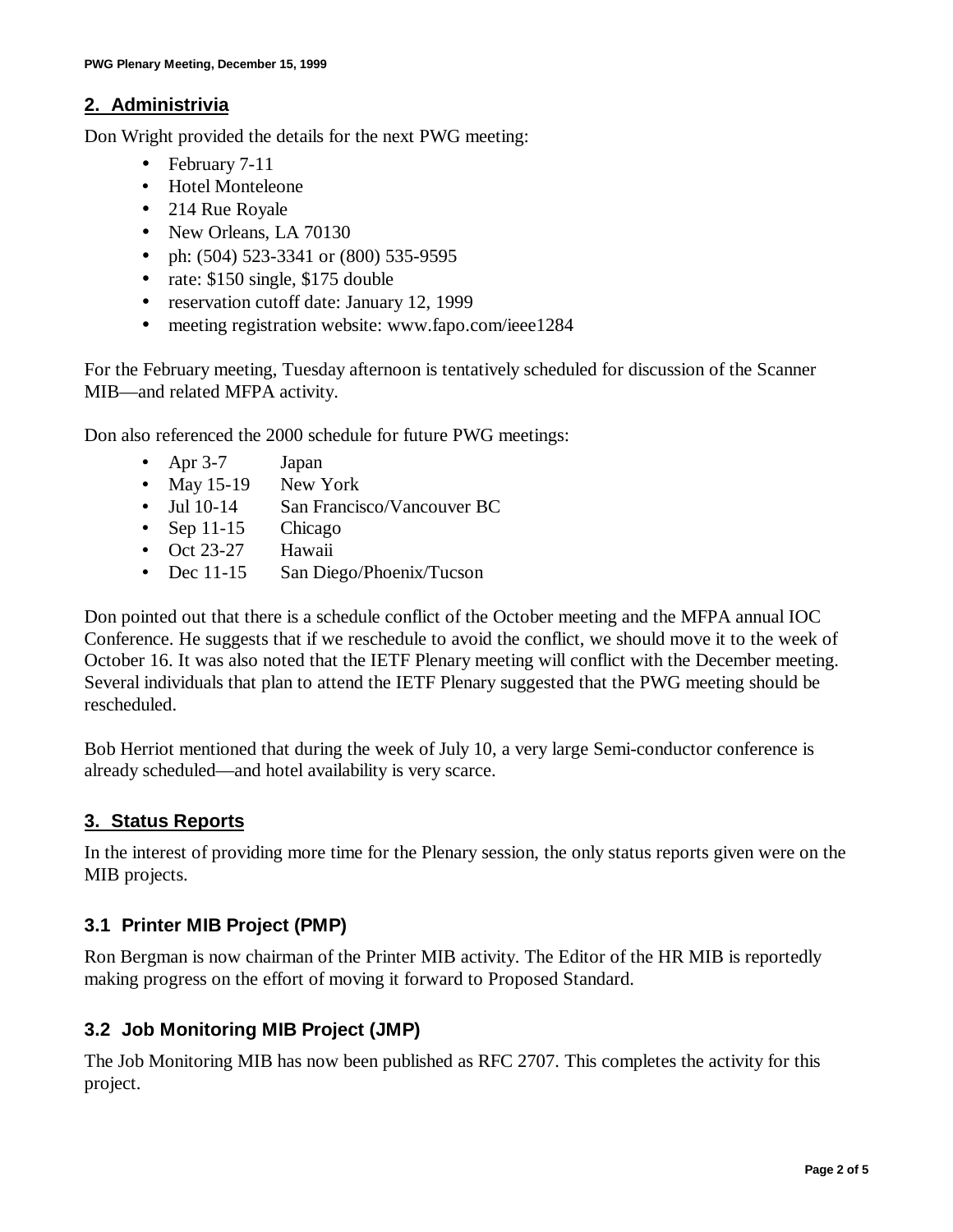#### **3.3 Finisher (FIN) MIB Project**

No status change. The Finisher MIB status is still waiting for progress on the Printer MIB (which is waiting on the HR MIB.)

#### **4. PWG Membership**

Don provided the list of companies that have paid membership and will qualify as "Charter Members" of PWG (he noted that he is expecting more companies to be added to the list soon):

- Axis Communications
- Canon
- Corel
- Easy Software
- Epson
- Heidelberg Digital
- **IBM Printing Systems**
- Kodak
- Lexmark
- Niigata Canotech
- Northlake
- QMaster Software Solutions
- QMS
- Warp 9 Communications
- Xerox
- Xionics

## **5. PWG Logo**

After reviewing the submitted proposals, the group agreed on the following logo for the PWG:



#### **6. Meeting Arrangements**

Don raised the question to the group about paying the ISTO to handle the administration work of setting up future PWG meetings. There was some discussion from the people that have set up previous meetings about the difficulties related to the process. The group decided to give the ISTO a trial event— they will be asked to organize the May meeting in New York.

#### **7. Scanner MIB**

Ron Bergman reported that the MFPA (Multifunction Products Association) has been working on developing a Scanner MIB. That group is interested in having the PWG members review the document. Ron requested that the PWG attendees contact people within their respective organizations that have scanner experience and have them review the Scanner MIB and provide feedback. A copy of the document will be posted some time in January.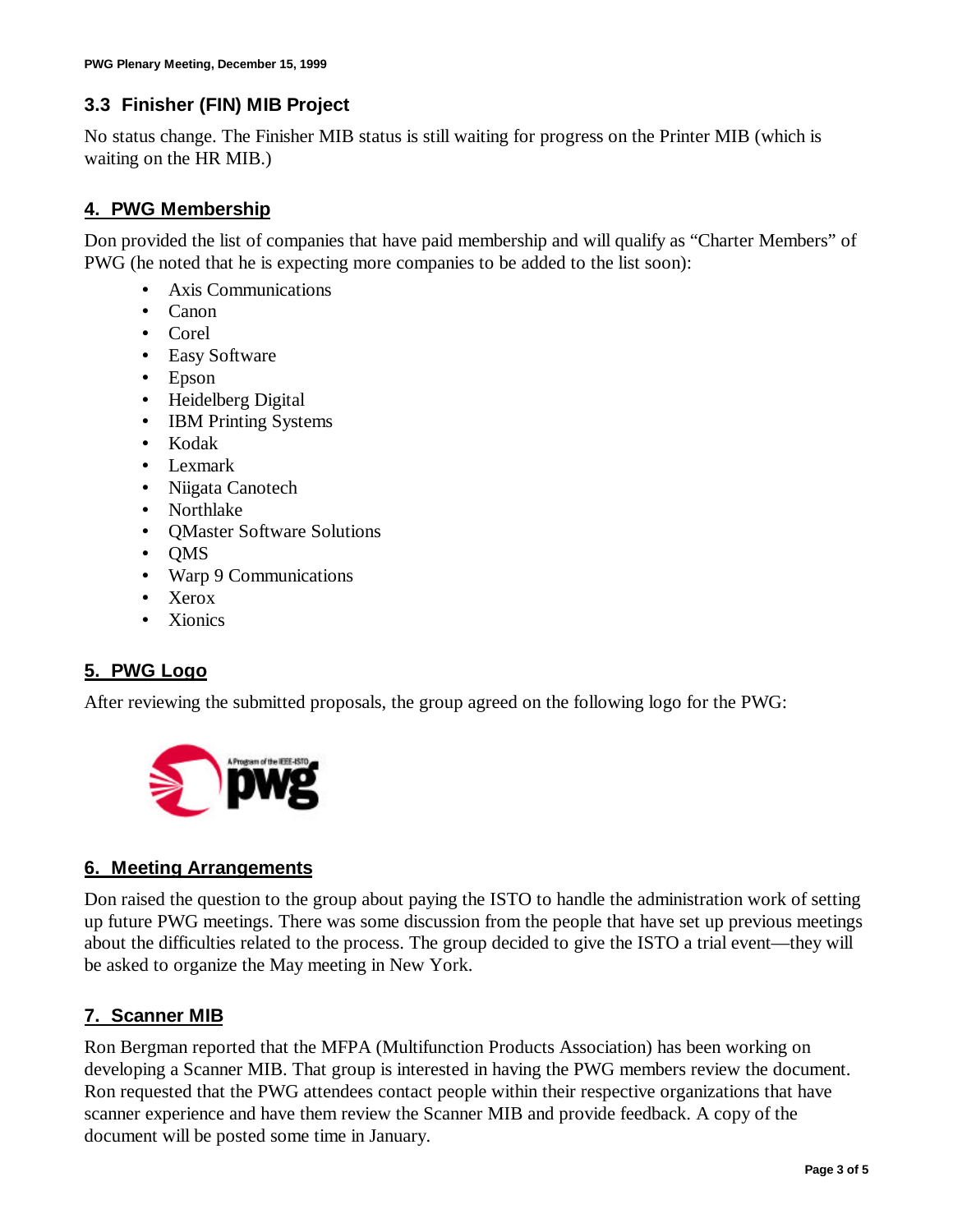As mentioned earlier, there will be a half-day session scheduled at the next PWG meeting on February 8 for reviewing the Scanner MIB.

#### **8. Future PWG Work Plans**

Don referenced the "short list" of items (available at http://www.pwg.org/chair/presentations/PWG-Brainstorming-Session.pdf) that were identified at the September PWG Brainstorming session for possible future activity:

- 1. Linux printing
- 2. Multifunction Devices
- 3. Service-to-device protocol (SDP)
- 4. SVG (W3C protocol for Scalable Vector Graphics)
- 5. Color
- 6. Job management in XML or Java
- 7. Production printing extensions for IPP

It was suggested that the Linux Printing topic (if pursued) should be aligned with the UPDF effort. According to a few attendees, there seems to be a natural affinity for these two areas.

Paul Moore suggested that we consider maintaining a close association with the IETF QualDocs Working Group activity. He noted that the protocol under consideration is heavily based on IPP, and will likely have impact on the [PWG-related] IPP activity.

While discussing multifunction devices, Don suggested that a subgroup of members, i.e. a study group, should be formed to examine the various alternatives and generate a recommendation for the PWG. He asked for volunteers to lead such a study group— and be responsible for organizing the meeting logistics. Ron Bergman volunteered. Don will set up a PWG-based e-mail list for future discussion.

The group agreed that the Job management topic will be deferred.

The Production printing extensions for IPP will become a topic for the IPP group.

For the Color topic, it was suggested that the PWG attempt to get a representative from the International Color Consortium (ICC) to give a presentation on printing-related aspects of the Color standardization efforts.

A similar recommendation was made for the SVG topic. Don will attempt to contact Chris Lilley (W3C Graphics leader) and request a presentation.

It was suggested that if the SDP topic was pursued, it should be restricted to the scope of "device-todevice" only. No human interaction or presentation included. Don asked if anyone was interested in working on this effort— and if so, suggested that another study group be formed to examine the topic and generate a recommendation. Around ten people indicated a willingness to contribute to the development of a Charter statement, but no one volunteered to be the organizer of such an effort.